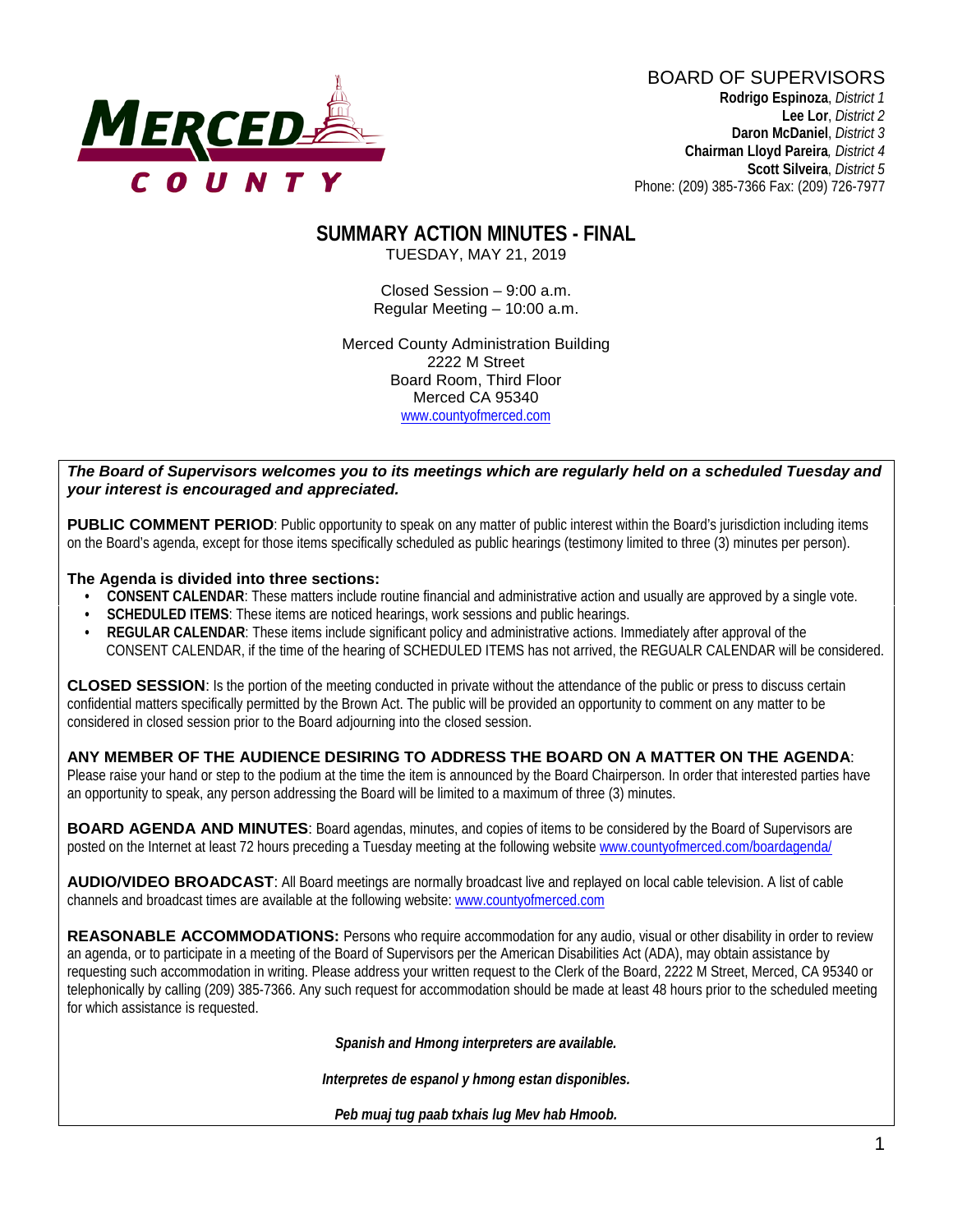#### SCHEDULED ITEMS

#### **9:00 A. M. THE PUBLIC IS INVITED TO SPEAK ON ANY ITEM ON THE AGENDA-TESTIMONY IS LIMITED TO THREE MINUTES PER PERSON**

#### **CLOSED SESSION:**

It is the intention of the Board to meet in Closed Session pursuant to Government Code Section 54957.6 concerning a Conference with County of Merced Staff Negotiators concerning negotiations with: American Federation of State, County and Municipal Employees (AFSCME), Units 4, 5, 6 and 8; United Public Employees (UPE), Unit 3; Merced County Attorney Association (MCAA), Unit 7; Teamsters (Corrections), Unit 2; Merced County Law Enforcement Sergeants, Unit 30; Merced County Deputy Sheriff Association (DSA), Unit 10; Teamsters (Non-Safety Corrections), Unit 12; Merced County Public Safety Services Unit (MCPSSU), Unit 14; and Probation Supervising Employees, Unit 11. Agency Negotiator: Marci Barrera.

#### **CLOSED SESSION - CONFERENCE WITH LEGAL COUNSEL - EXISTING LITIGATION:**

It is the intention of the Board to meet in Closed Session concerning Existing Litigation pursuant to Government Code Section 54956.9(d)(1): 1. Garcia v. County of Merced, et al., Merced Superior Court Case No. 17CV-02567.

#### **THE BOARD RECESSED AT 9:01 A.M. AND RECONVENED AT 10:00 A.M. WITH ALL MEMBERS PRESENT, AND THE CHAIRMAN ADVISED STAFF WAS GIVEN DIRECTION**

#### **GOVERNMENT CODE SECTION 54954.2 COMPLIANCE (LATE AGENDA ITEMS)**

**10:00 A. M. INVOCATION led by Pastor Stephen Hammond/PLEDGE OF ALLEGIANCE**

> **PUBLIC OPPORTUNITY TO SPEAK ON ANY MATTER OF PUBLIC INTEREST WITHIN THE BOARD'S JURISDICTION INCLUDING ITEMS ON THE BOARD'S AGENDA, EXCEPT FOR THOSE ITEMS SPECIFICALLY SCHEDULED AS PUBLIC HEARINGS (TESTIMONY LIMITED TO THREE MINUTES PER PERSON)**

#### *REVIEW BOARD ORDER – SEE PAGE 9*

#### **PRESENTATION:**

Health - Ground Ambulance Transportation Services

#### **PULLED FROM AGENDA**

#### **APPROVAL OF CONSENT AGENDA CALENDAR (ITEMS #1 - 25)**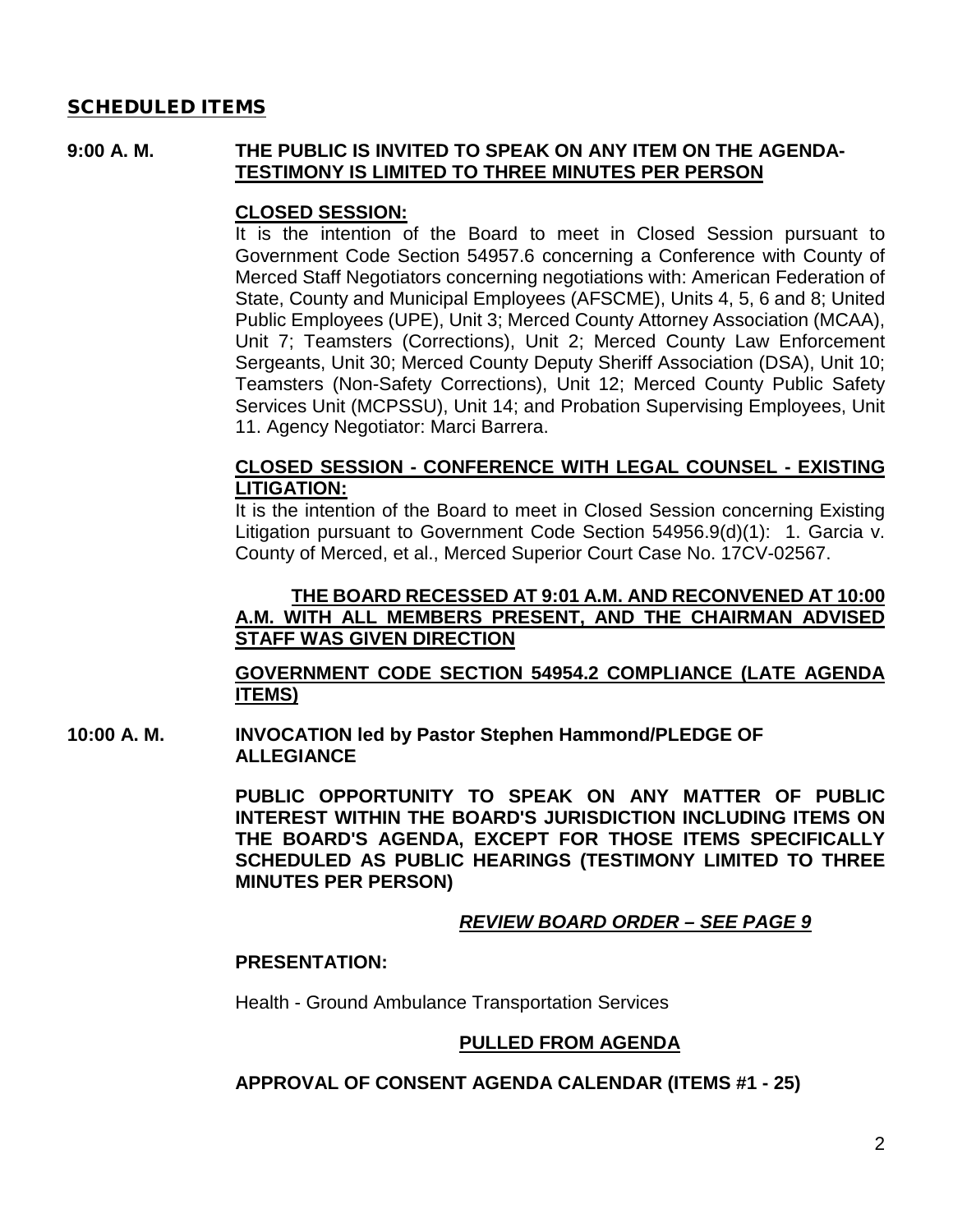### **REPORTS/BOARD DIRECTION**

County Executive Officer, County Counsel, Board of Supervisors Members

#### CONSENT CALENDAR (Items # 1-25) **APPROVED AS RECOMMENDED WITH ITEM 7 HEARD SEPARATELY AYES: ALL**

### Public Works

- 1. Approve and authorize the Chairman to sign Amendment Contract No. 2017129 with Kleinfelder for material testing services.
- 2. Approve and authorize the Chairman to sign Amendment Contract No. 2017135 with Hamner, Jewell & Associates, a division of Beacon Integrated Professional Resources, for Right-of-Way Services.
- 3. Set a Public Hearing for July 9, 2019 at 10:00 a.m. to consider adoption of the Resolution annexing the Major Subdivision MAS 08-005 Planada 15, located South of Childs Avenue and East of Topeka Street in the Planada area, into the Planada Lighting Maintenance Zone of Benefit No. 309 in County Service Area Number One.
- 4. Set a Public Hearing for July 9, 2019 at 10:00 a.m. to consider adoption of the Resolution annexing the Major Subdivision MAS 08-005 Planada 15, located South of Childs Avenue and East of Topeka Street in the Planada area, into the Planada Storm Drainage and Maintenance Zone of Benefit No. 329 in County Service Area Number One.
- 5. Set a Public Hearing for July 9, 2019 at 10:00 a.m. to consider adoption of the Resolution forming the new landscape and park maintenance zone of benefit (Zone No. 338) in County Service Area Number One for the area encompassing Major Subdivision No. MAS 08-005 Planada 15, located South of Childs Avenue and East of Topeka Street in the Planada area, and to approve the engineer's report that calculates the assessments to be imposed within the subdivision.
- 6. Adopt Resolution designating the intersection of Bellevue Road and Vine Avenue in the Atwater area as a stop intersection; and direct the Director of Public Works to post a stop sign on the Bellevue Road approach at its intersection with Vine Avenue in the Atwater area.

## **ADOPTED RESOLUTION NO. 2019-36**

- 7. Approve and authorize the Chairman to sign Amendment to Project Supplement No. 1 to Contract No. 2017136 with QK-Quad Knopf for the additional biological services needed for the Dickenson Ferry Road over Bear Creek Bridge Replacement Project upon approval of County Counsel and Risk Management.
- 8. Approve and authorize the Chairman to sign Amendment Contract No. 2017158 with Stantec for environmental services.
- 9. Approve Budget Transfer in the amount of \$15,000 to cover additional scope of work requested by the Human Services Agency (HSA) for the HSA Los Banos F Street Breakroom Project.
- 10. Approve Budget Transfer in the amount of \$30,000 for purchase and installation of Mednet communication equipment on new communication tower leased from Hughes Communication located on Mount Bullion in Mariposa County.
- 11. Approve Budget Transfer in the amount of \$30,000 to add appropriation to Spring Fair Tank Cleanup to cover ongoing costs of monitoring and working to finalize closure of the site.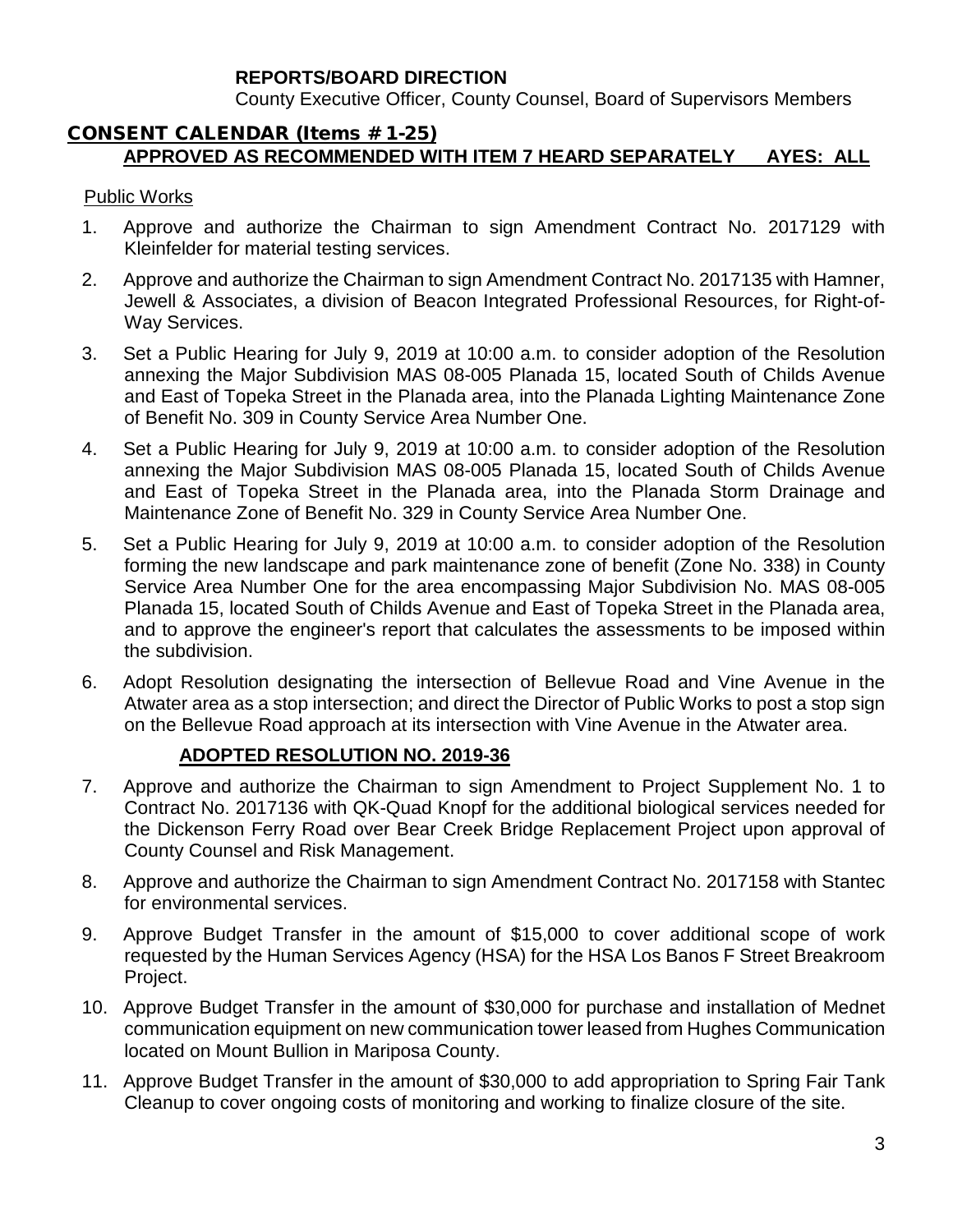12. Approve Budget Transfer in the amount of \$55,000 to include installation of access control hardware on six additional doors that were not included in original scope of work, and to fund additional change orders for the technology portion for the Main Administration Security Project.

## Behavioral Health and Recovery Services

- 13. Approve and authorize the Chairman to sign Amendment Contract No. 2018156 with Maxim Healthcare Services, Inc. to provide temporary nursing services.
- 14. Approve and authorize the Chairman to sign Amendment Contract No. 2017195 with Turning Point Community Programs for the Community Assistance Recovery Enterprise program.
- 15. Approve and authorize the Chairman to sign Amendment Contract No. 2018052 with Canyon Manor for locked placement for clients who have chronic psychiatric impairments or severe behavioral problems.
- 16. Approve and authorize the Chairman to sign Amendment Contract No. 2018193 with Aligned Telehealth, Inc. for the provision of Tele Psychiatry Services.

### Human Services Agency

- 17. Approve and authorize the Chairman to sign Amendment Contract No. 2018238 with Aspiranet for a full-time counselor to provide crisis counseling and support to children and families in foster care to promote emotional and behavioral health.
- 18. Approve and authorize the Chairman to sign Amendment Contract No. 2016170 with Aspiranet to provide SB 163 Wraparound services that facilitate the safe return of children/youth in high level out-of-home placements to their homes or less restrictive placements within their community.
- 19. Approve and authorize the Chairman to sign Interdepartmental Amendment Contract No. 2015008 with Merced County Department of Workforce Investment to provide subsidized employment services.
- 20. Approve and authorize the Chairman to sign Amendment Contract No. 2018215 (State Revenue Contract #MI-1819-31) with the California Department of Aging for Medicare Improvement for Patient and Provider Act Program; adopt Resolution and approve related budget transfer. (4/5 Vote Required)

## **ADOPTED RESOLUTION NO. 2019-37**

#### Workforce Investment

21. Approve and authorize the Chairman to sign Amendment Contract No. 2018137 with Merced County Office of Education (MCOE) to provide Workforce Innovation and Opportunity Act youth services.

#### **Auditor**

22. Approve and authorize the Chairman to sign Amendment Contract No. 2014025 with Capital Partnerships Inc. for project management services of the County's Finance/Human Resources/Payroll system implementation services.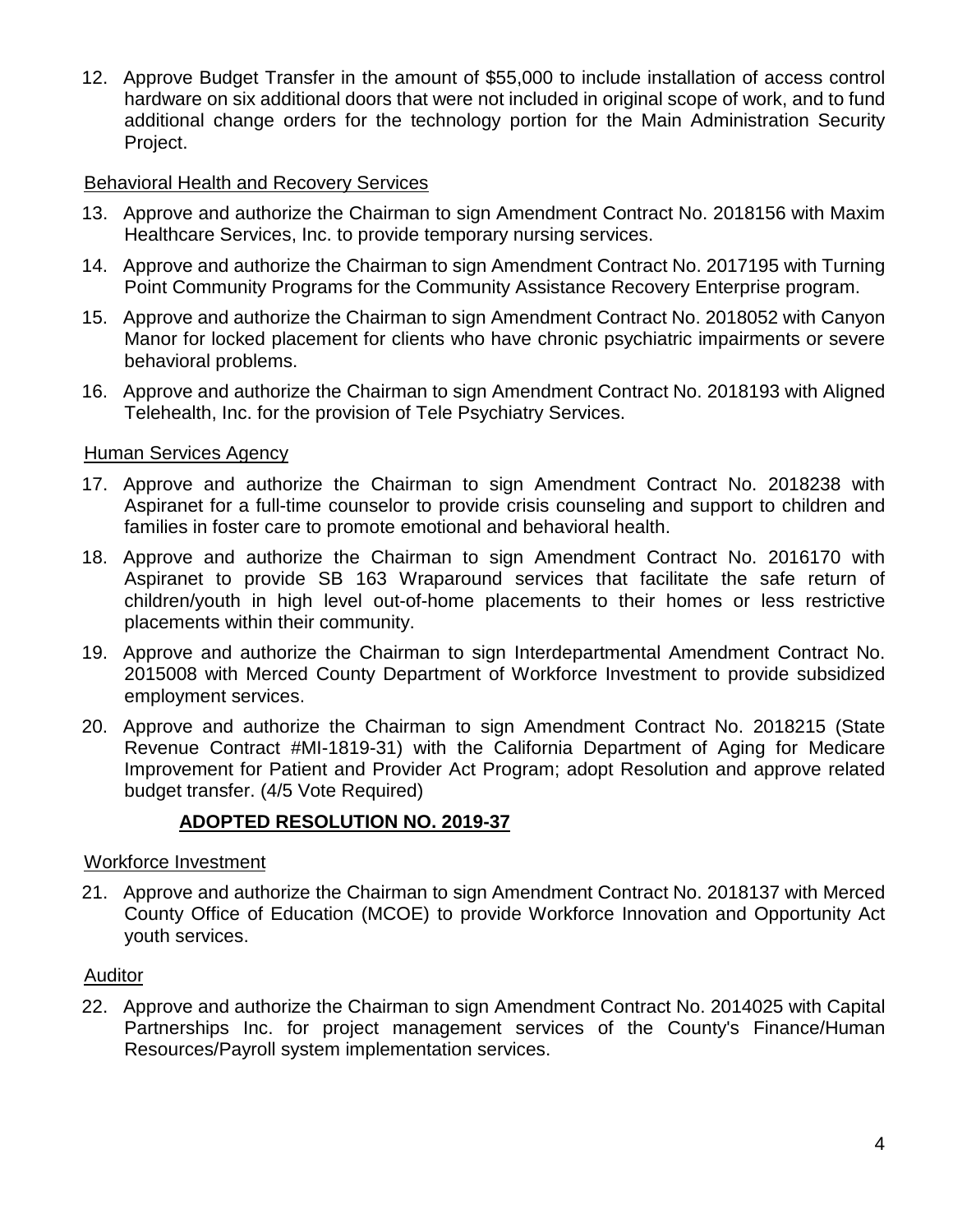## Executive Office

23. Act on Claims for Damages submitted by Humberto Sanchez, Tammy Faulkner and Application for Leave to Present a Late Claim from Isaiah Hernandez guardian ad litem for Leah Hernandez as recommended by Risk Management and County Counsel.

### Board Recognition

- 24. Authorize Certificates of Recognition to the following individuals for receiving Central Valley Opportunity Center Scholarships: Elizabeth Contreras-Perez, Isabella Ramos, Jose Nava Mejia, Miguel Prado-Nava, Nayeli Guerrero and Rogelio Velazquez.
- 25. Authorize Certificate of Recognition to Marcelino Barajas for being chosen as the Grand Marshal for the Planada Community Day Parade.

## REGULAR CALENDAR

### BOARD ACTION

#### PUBLIC WORKS

26. Contract with Jacobs Engineering Group, Inc. to complete the engineering design services for the Black Rascal Flood Control Project.

## **AUTHORIZED CONTRACT NO. 2019149 AS RECOMMENDED AYES: ALL**

### **HEALTH**

27. Approve submission of the LabAspire Public Health Assistant Director Laboratory Fellowship Program application to the California Department of Public Health Laboratory Directors in the amount up to \$79,416 to become a sponsoring laboratory for fellowship students; and return to the Board for contract approval if awarded this funding.

## **APPROVED AS RECOMMENDED AYES: ALL**

#### HUMAN SERVICES AGENCY

28. Contract with Nancy McCart, LCSW to provide clinical supervision services to Associate Clinical Social Workers, Marriage and Family Therapist Interns, and/or Professional Clinical Counselors.

## **AUTHORIZED CONTRACT NO. 2019150 AS RECOMMENDED AYES: ALL**

29. Contract with Aspiranet to provide housing and supportive services to youth aging out of foster care.

## **AUTHORIZED CONTRACT NO. 2019151 AS RECOMMENDED AYES: ALL**

30. Interdepartmental Contract with Merced County Counsel for departmental legal services.

# **AUTHORIZED CONTRACT NO. 2019152 AS RECOMMENDED AYES: ALL**

31. Contract with Aspiranet to provide Child and Family Team meeting services.

## **AUTHORIZED CONTRACT NO. 2019153 AS RECOMMENDED AYES: ALL**

32. Interdepartmental Agreement with Behavioral Health and Recovery Services to provide Mental Health and Substance Use Disorder Services.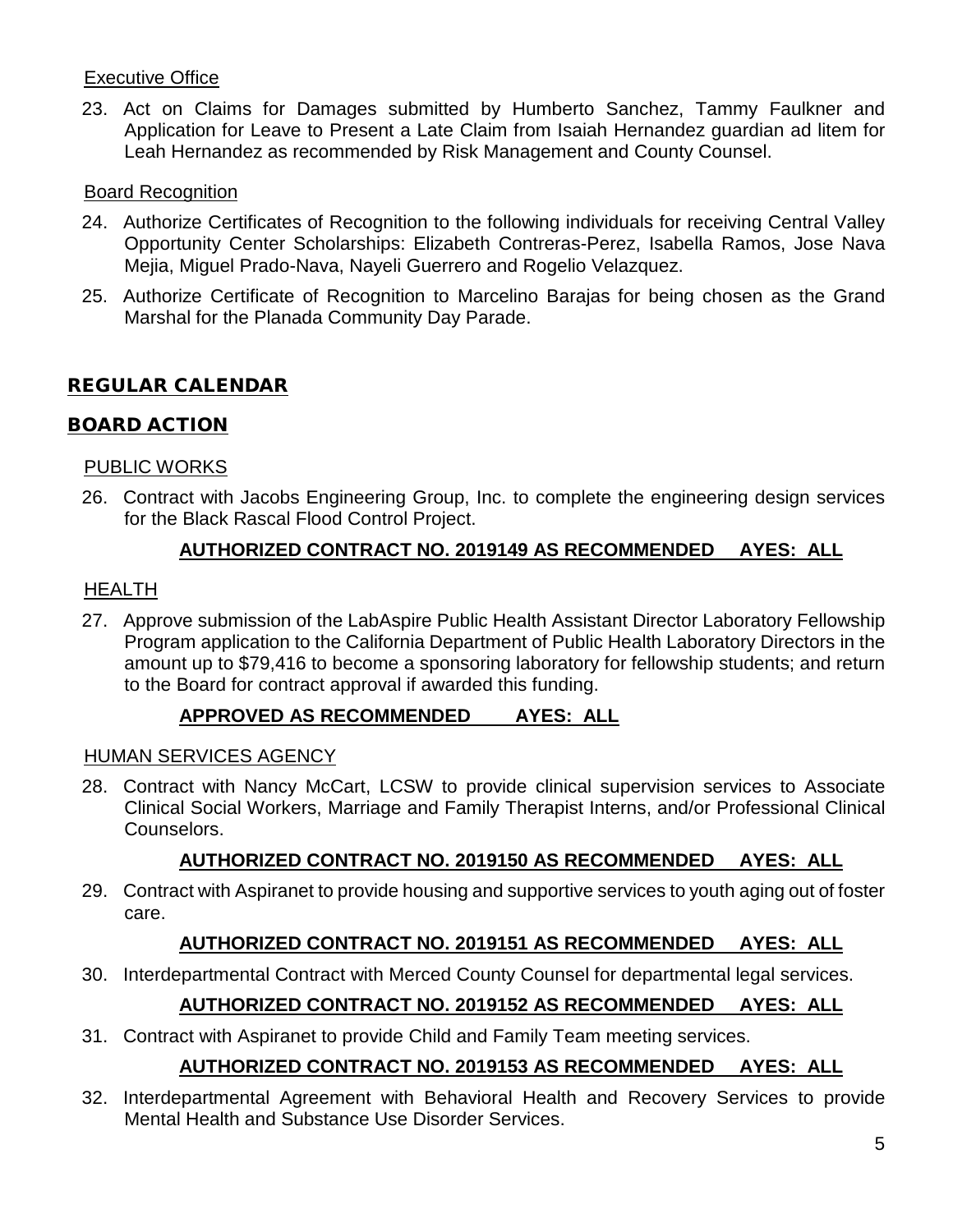# **AUTHORIZED CONTRACT NO. 2019154 AS RECOMMENDED AYES: ALL**

33. Contract with Merced County Office of Education-Family Resource Council for community development and support services.

# **AUTHORIZED CONTRACT NO. 2019155 AS RECOMMENDED AYES: ALL**

34. Contract with Aspiranet for home visitor services to families involved with the Child Welfare System that have children who are at risk of abuse or neglect.

# **AUTHORIZED CONTRACT NO. 2019156 AS RECOMMENDED AYES: ALL**

### COMMUNITY AND ECONOMIC DEVELOPMENT

35. Approve the relief of accountability for a \$461,616.30 loan made by the County to the former Merced County Redevelopment Agency (RDA) in fiscal year 2007/2008 for water meterbackflow preventers at Castle, and also the relief of accountability for \$689,850.94 in County staff costs charged to the RDA for fiscal years 2004/2005 through 2007/2008 given the Department of Finance's finding that the loan and staff time are not enforceable obligations under Health and Safety Code section 34191.4, subdivision (b).

# **APPROVED AS RECOMMENDED AYES: ALL**

36. Authorize the Community and Economic Development Department (CED) in coordination with Administrative Services, to prepare and release a request for proposal for business assistance revolving loan fund administration and management services; and authorize CED and Administrative Services to select the most qualified firm to fulfill the requirements outlined in the request for proposal and return to the Board for contract award and approval.

# **APPROVED AS RECOMMENDED AYES: ALL**

37. Authorize the Chairman to execute the revised Tower Operations Agreement with the Federal Aviation Administration (FAA) for operation of the air traffic control tower at Castle Airport as required by the FAA; and delegate signature authority to the Director of Community and Economic Development pertaining to the associated Non-Disclosure Agreement as required by the FAA.

## **AUTHORIZED CONTRACT NO. 2012029 AS RECOMMENDED AYES: ALL**

## WORKFORCE INVESTMENT

38. Contract with Richard and Lynnette Gerbi to lease property located at 800 7th Street, Los Banos, CA.

# **AUTHORIZED CONTRACT NO. 2019157 AS RECOMMENDED AYES: ALL**

## **SHERIFF**

39. Interdepartmental agreement with Merced County Department of Public Works for law enforcement services at Lake Yosemite.

# **AUTHORIZED CONTRACT NO. 2019158 AS RECOMMENDED AYES: ALL**

40. Contract with Glideventures Dealssutra for lease of office space located at 820 W. 22nd Street, Merced.

# **AUTHORIZED CONTRACT NO. 2019159 AS RECOMMENDED AYES: ALL**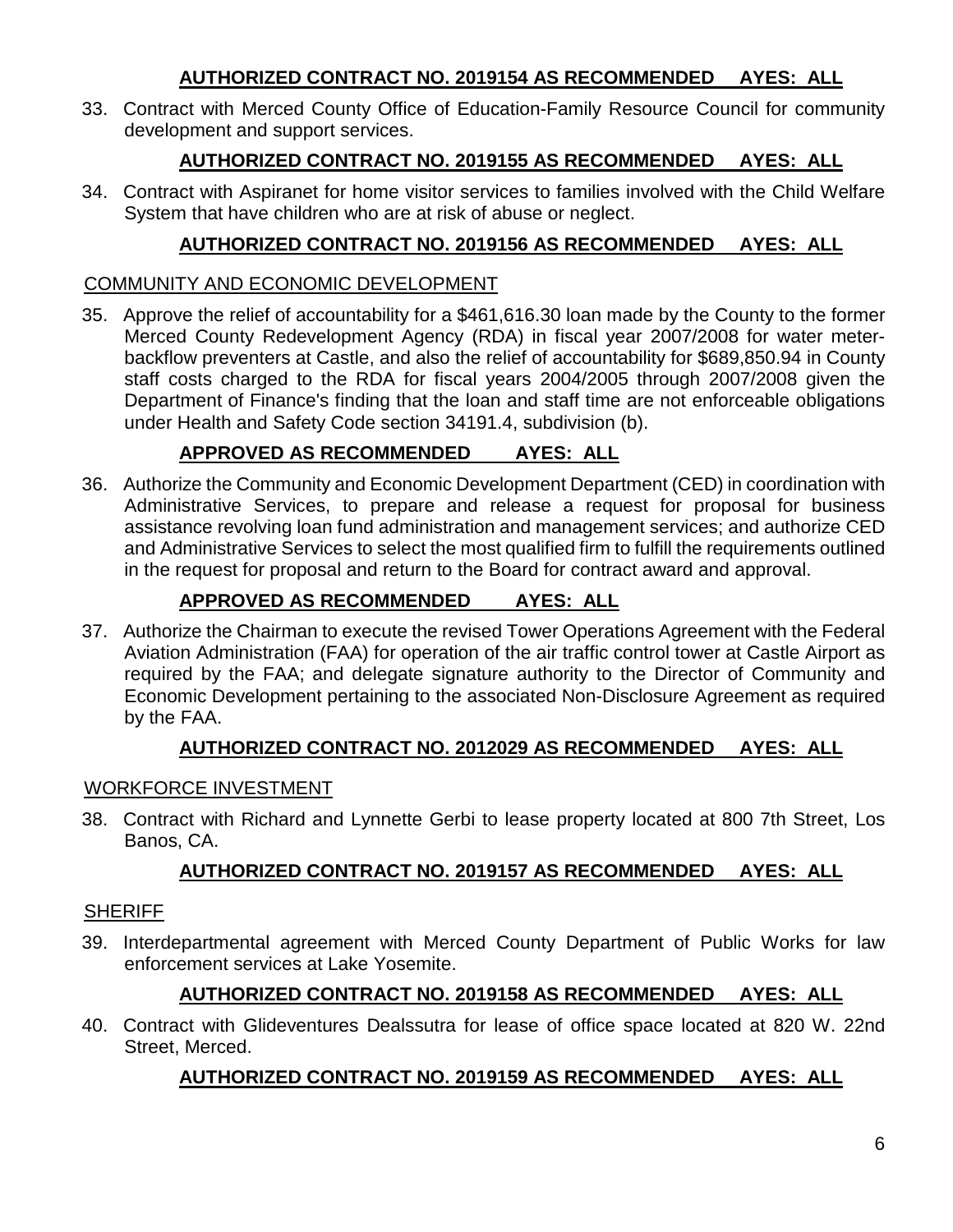# COUNTY COUNSEL

41. Deny the Claim for Refund of Property Taxes submitted by AT&T Mobility, LLC for the amount of \$34,226 levied for the fiscal year of 2014-2015; and authorize the Chairman to execute and direct the clerk to send the Denial of Claim.

# **APPROVED AS RECOMMENDED AYES: ALL**

42. Deny the Claim for Refund of Property Taxes submitted by Pacific Bell for the amount of \$122,362 levied for the fiscal year of 2014-2015; and authorize the Chairman to execute and direct the clerk to send the Denial of Claim.

# **APPROVED AS RECOMMENDED AYES: ALL**

43. Deny the Claim for Refund of Property Taxes submitted by T-Mobile West, LLC for the amount of \$8,957.21 levied for the fiscal year of 2014-2015; and authorize the Chairman to execute and direct the clerk to send the Denial of Claim.

# **APPROVED AS RECOMMENDED AYES: ALL**

## EXECUTIVE OFFICE

44. Contract with United Way of Merced County to provide outreach and engagement activities in support of the 2020 Census.

# **AUTHORIZED CONTRACT NO. 2019160 AS RECOMMENDED AYES: ALL**

45. Provide direction regarding Industrial Hemp within the unincorporated areas of Merced County.

# **NO ACTION TAKEN**

# *REVIEW BOARD ORDER – SEE PAGE 10*

## BOARD APPOINTMENTS

46. Reappoint Amie Marchini as Business Representative and Margarita Cabalbag as Title III Wagner-Peyser-EDD to the Workforce Development Board until June 30, 2023; and appoint Terry Nichols as Title IV Vocational Rehab.-Department of Rehabilitation to the Workforce Development Board until June 30, 2020.

# **APPROVED AS RECOMMENDED AYES: ALL**

47. Appoint Paula Smith to serve as a member of the First 5 Commission, representing District 5 until March 23, 2022.

# **APPROVED AS RECOMMENDED AYES: ALL**

48. Appoint Sherry Richards to serve as member of the Snelling Municipal Advisory Council, until February 16, 2021.

## **APPROVED AS RECOMMENDED AYES: ALL**

49. Reappoint Robert Mitchell to serve as a member of the Hilmar Municipal Advisory Council, until May 3, 2022.

# **APPROVED AS RECOMMENDED AYES: ALL**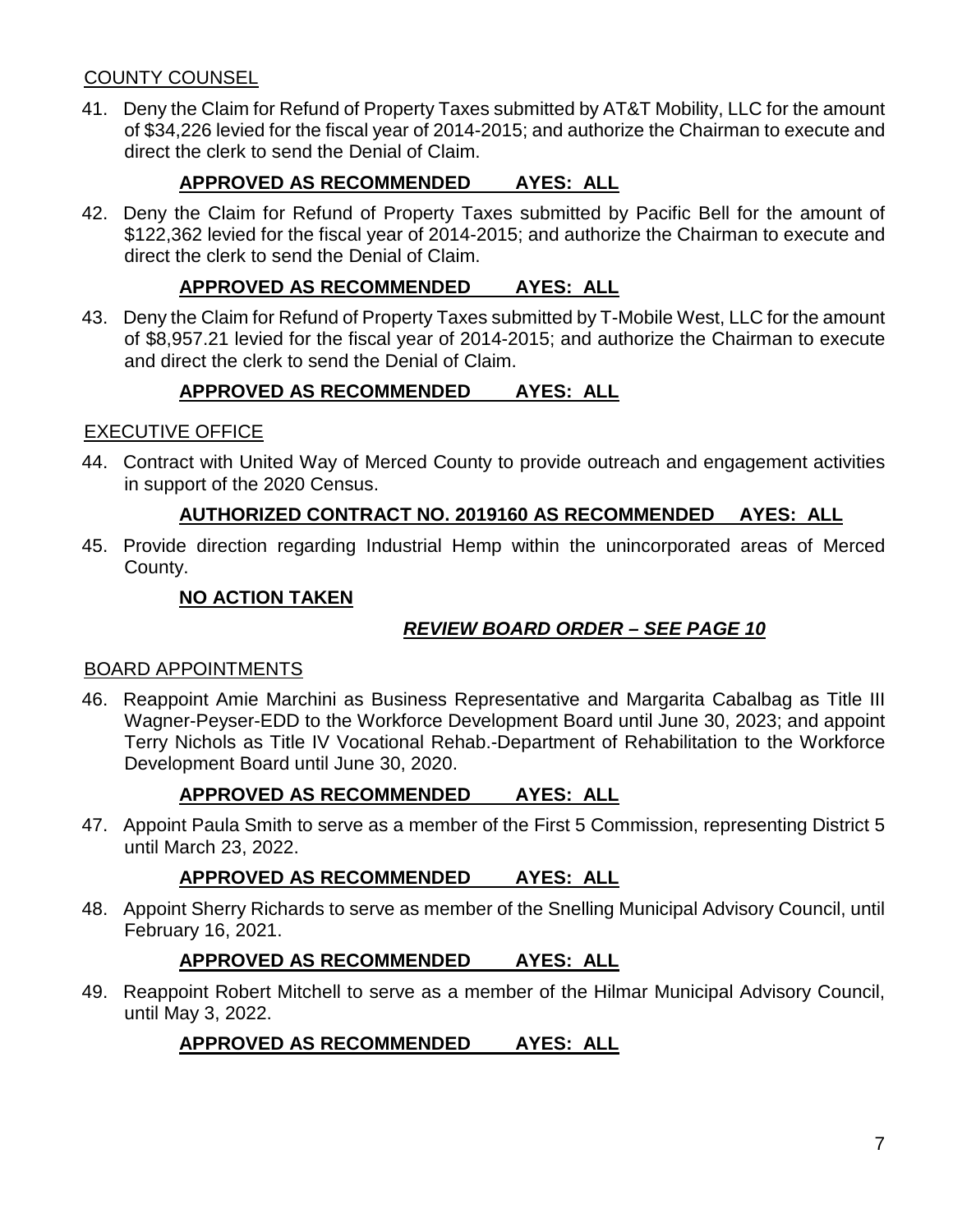## BOARD INFORMATION & POSSIBLE ACTION **ACCEPTED AND PLACED ON FILE AYES: ALL**

- 50. Mosquito Abatement District re: General Manager's Report for March 19 April 16, 2019.
- 51. Fish and Game Commission re: Adoption of proposed regulatory actions relative to "Mammal Hunting Regulations" in section 362, 364, 364.1 and 708.6, identified in Title 14, California Code of Regulations, which appeared in the California Regulatory Notice Register on January 11, 2019, was continued to the Commission's teleconference meeting on May 16, 2019.
- 52. Fish and Game Commission re: Notice of proposed regulatory action relative to Section 180.6, Title 14, California Code of Regulations, relating to the use of traps to take hagfish, published in the California Regulatory Notice Register on April 26, 2019.
- 53. State Water Resources Control Board re: Notice of Petitions for temporary change involving the transfer of up to 8,000 acre-feet of water under various permits of the U.S. Bureau of Reclamation.
- 54. California Wildlife Conservation Board re: Grasslands Water Improvement Efficiency Project Augmentation, Merced County Project ID 2019087 and Building Climate Change Resiliency in Central Valley Wetlands, Merced County Project ID 2019086, scheduled for the May 22, 2019 Conservation Board Meeting.
- 55. State of Calif. Natural Resources Agency re: 2019 Petition for Temporary Change to modify the State Water Project and Central Valley Project Authorized Places of Use.

#### **THE BOARD ADOPTED RESOLUTIONS IN MEMORY OF OTTO RIGAN AND GLENN ARNOLD AND ADJOURNED THE MEETING AT 12:20 P.M. UNTIL TUESDAY, JUNE 4, 2019 AT 10:00 A.M.**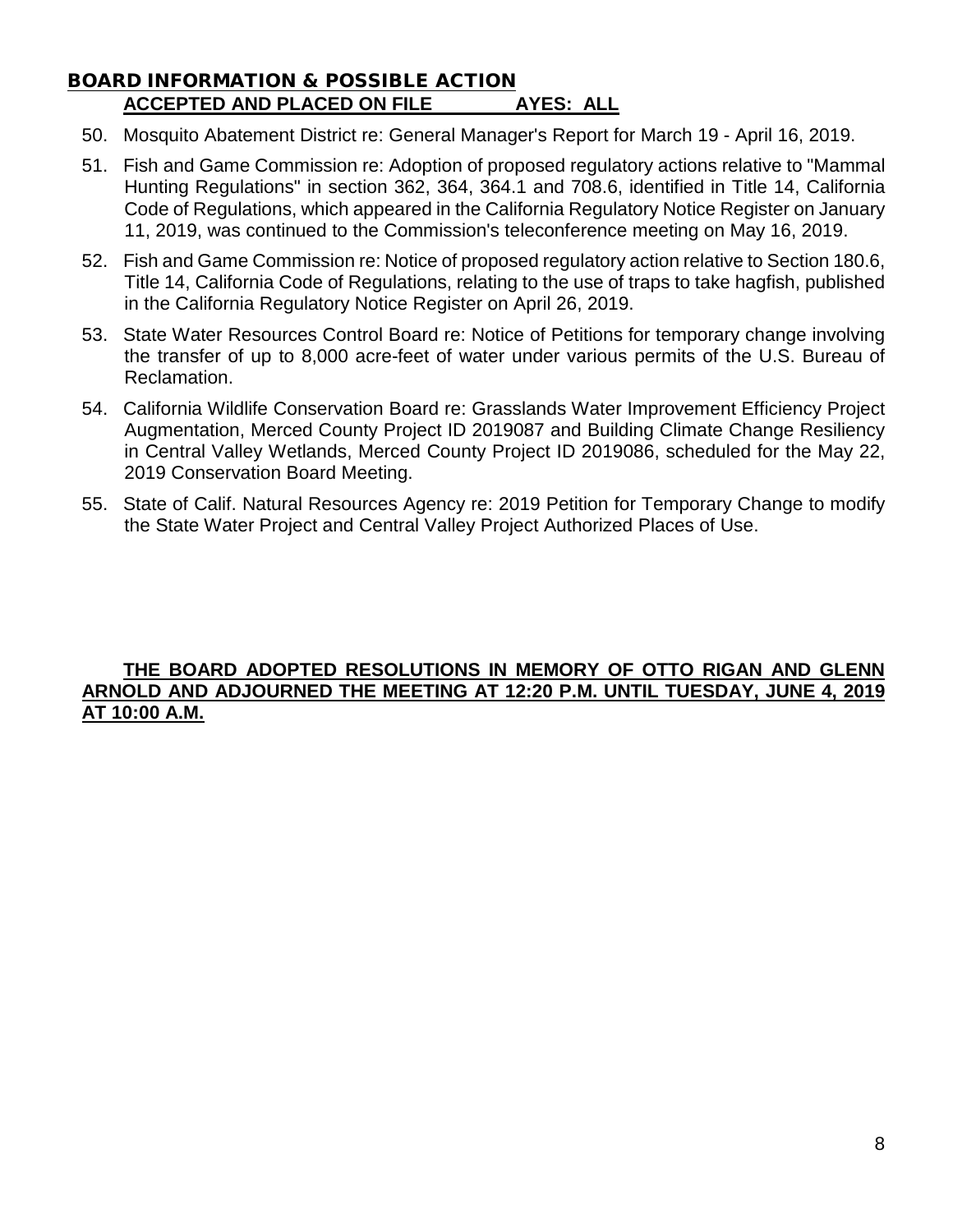#### **10:00 A.M. SCHEDULED ITEM 2019-05-21 PUBLIC OPPORTUNITY**

Melissa Cearley speaks about the libraries being open only four days per week and how vital the libraries are to the community.

Marilyn Morshell, with National Alliance on Mental Illness (NAMI) of Merced County speaks about their "Rising Storytellers" event on Saturday, May 25, 2019 at Golden Valley High School.

Gerzayr Castro, speaks about the poor condition of Bunker Road and submits signatures and letters from residents requesting a solution.

Christine Mussen with Sisters of the Valley speaks about their organization and the lack of jobs in Merced County.

Sister Alice with Sisters of the Valley speaks in support of Industrial Hemp in Merced County.

Victoria Meyer, California State University Stanislaus student and Merced resident speaks in support of the Sisters of the Valley.

Sister Sara speaks in support of Industrial Hemp in Merced County.

Berkley Hudson Resendez, Merced resident speaks in support of Industrial Hemp in Merced County.

Sister Sataya with Sisters of the Valley of Northern California speaks in support of Industrial Hemp in Merced County.

Sister Tara with Sisters of the Valley of Northern California speaks in support of Industrial Hemp in Merced County.

Brother James speaks in support of Industrial Hemp in Merced County.

Sister Joan with Sisters of the Valley speaks in support of Industrial Hemp in Merced County.

Brother David speaks in support of Industrial Hemp in Merced County.

Isai Palma with Building Healthy Communities speaks in support of Mr. Castro advocating for Bunker Road to be repaired.

Cassidy Fox with Sisters of the Valley speaks in support of Industrial Hemp in Merced County.

Rudy Fergosso, Groundskeeper with Sisters of the Valley speaks in support of Industrial Hemp in Merced County.

Present: Pareira, Espinoza, Lor, McDaniel, Silveira